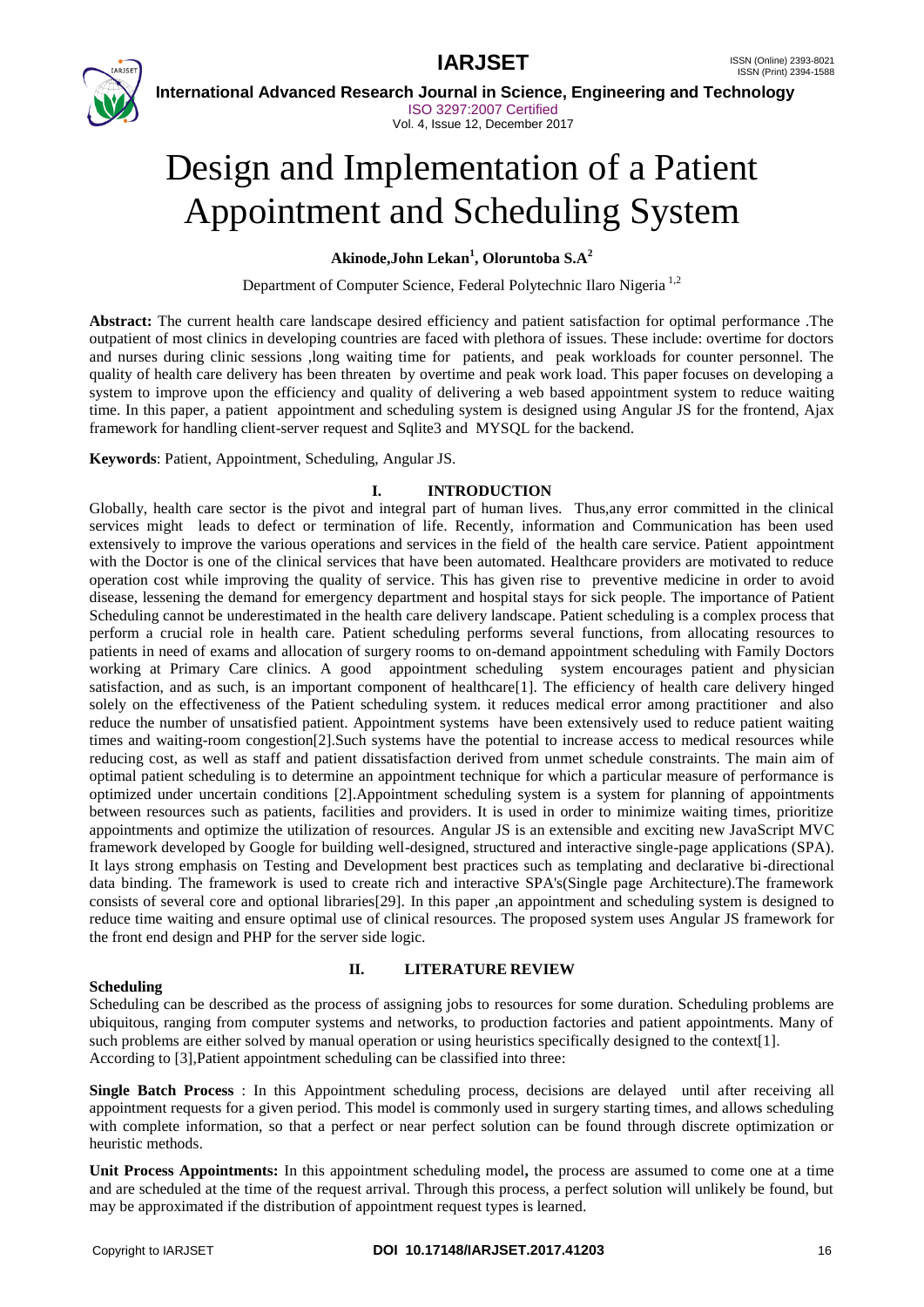

 **International Advanced Research Journal in Science, Engineering and Technology**

ISO 3297:2007 Certified Vol. 4, Issue 12, December 2017

**Periodic Process Appointment** requests are kept in a buffer of fixed size and are scheduled once the buffer is full. This allows a better approximation to the optimal solution by considering optimal or near optimal solutions at each period.

#### **Online Appointment Scheduling system**

Online appointment scheduling system is a system through which a user or guest or simply, patients can access the website of the doctor, and through the online software, patients can easily make their appointments. In addition to that, patients can also provide additional information to the doctor, making the doctor aware of their situation and giving the doctor time to prepare the necessary information for when the patient's arrives. An online scheduling system allows individuals to conveniently and securely book their appointments online. Compared to the usual queuing method, the web-based appointment system could significantly increase patient's satisfaction with registration and reduce total waiting time effectively[10].

#### **Waiting Time**

Waiting time refers to a period of time which a patient must wait in order for a specific action to take place, after that action is triggered or requested. it is defined as "the length of time from when the patient entered the outpatient clinic to the time the patient actually received his or her prescription. It is also described as the total time expended by a patient from registration until consultation with a doctor.

#### **Angular JS**

AngularJS is a JavaScript-based open-source front-end web application framework mainly controlled by Google and by a community of individuals and corporations to address many of the challenges encountered in developing single-page applications. AngularJS framework works by first reading the HTML page, which has embedded into it additional custom tag attributes. Angular interprets those attributes as directives to bind input or output parts of the page to a model that is represented by standard JavaScript variables. The values of those JavaScript variables can be manually set within the code, or retrieved from static or dynamic JSON resources.

The importance of AngularJS includes the following:

- AngularJS is a powerful JavaScript based development framework to create Rich Internet Application (RIA).
- AngularJS provides developers options to write client side application (using JavaScript) in a clean MVC way.
- Application written in AngularJS is cross-browser compliant. AngularJS automatically handles JavaScript code for each browser.
- AngularJS provides data binding capability to HTML thus giving user a rich and responsive experience.
- AngularJS applications can run on all major browsers and smart phones including Android and iOS based phone

### **III. RELATED WORKS**

[21] developed a decision support system Tool for Appointment Scheduling to Reduce Patient No-Show Rate in an Outpatient .

[5] proposed a smart appointment reservation system. The proposed system helps in managing appointments and also provides platform for patient to cancel or reschedule appointment by integrating distributed clinical systems into a set of consistent and convenient services accessible via a web browser.

[20] proposed a mobile application for booking appointment using Android .The authors developed a system that will ease the process of booking appointment of the doctor. The patient will book the appointment through his/her mobile phone. The doctor , at the other end could determine the number of patients he has to attend whole day.

[6] proposes an online patient appointment scheduling system based on the Web Services architecture. The analysis and implementation results show that the Web Services architecture provides an ideal design paradigm for the development of integrated health care information system in the primary care setting.

[23], proposes dentist online Reservation System. The aim of the proposed system is to save the time and effort of the users in safe and convenient ways. It enables patients to book and check their appointment schedule. administrator to maintain the database online easily. It enables the administrator to check the patient's requests, manage the appointment schedule, and manage the patient's information.

[24], in their paper titled "Dynamic Scheduling of Outpatient Appointments under Patient No-shows and

Cancellations", proposed a framework for heuristic dynamic policies for scheduling patient appointments, taking into account the fact that patients may cancel or not show up for their appointments.

[12] developed a web-based appointment system by integrating with Intelligent System techniques. The system was designed to manage appointment and time reserved between students and Lecturer for any academic-related activities such as discussion and weekly meeting with lecturers. The main focus of the prototype is to manage appointment and calendar updating.

[26] proposed a framework for Appointment Systems with Patient Preferences. The authors developed a framework for the appointment systems that automatically update patients preferences to improve booking decisions.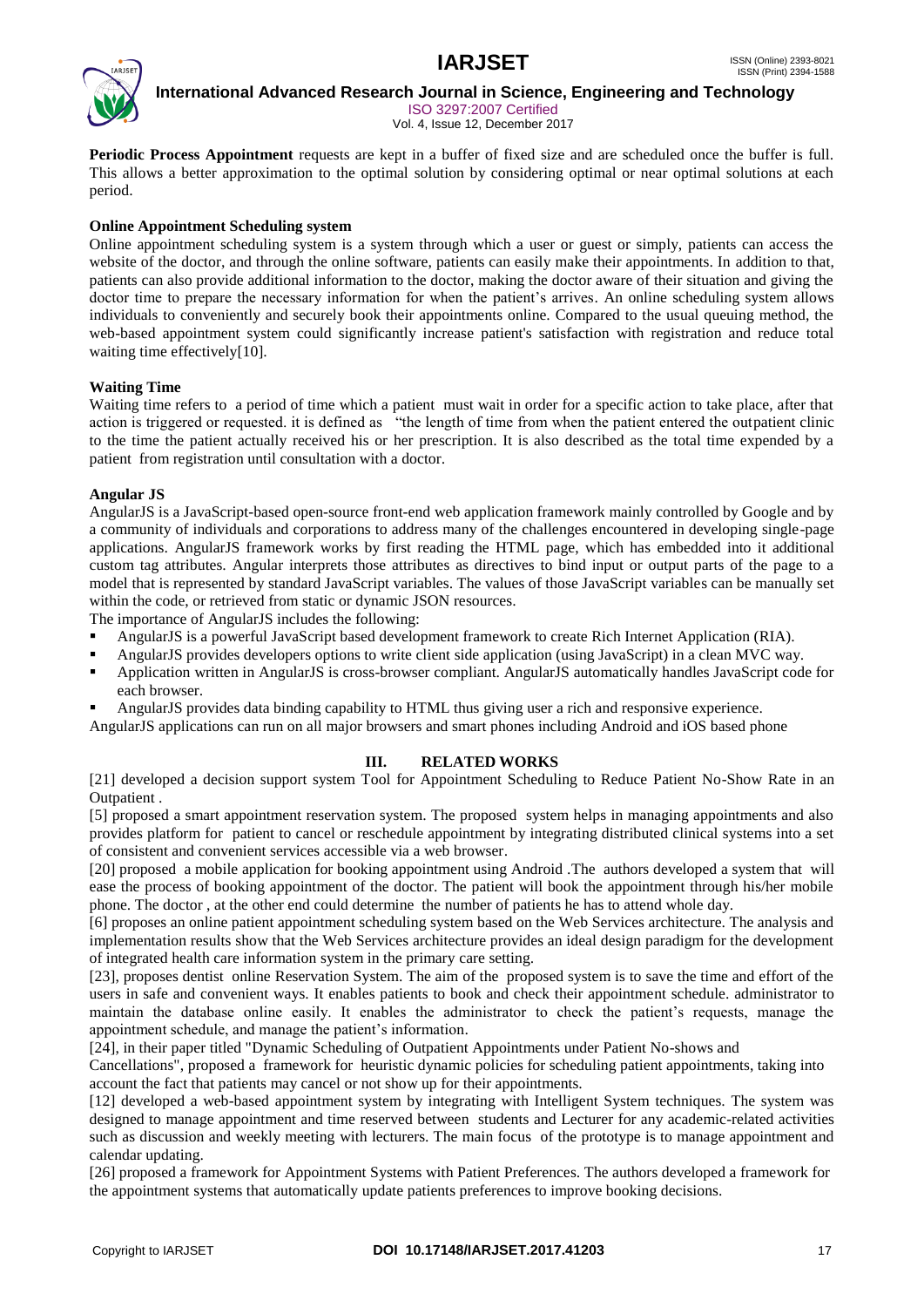

 **International Advanced Research Journal in Science, Engineering and Technology**

ISO 3297:2007 Certified

Vol. 4, Issue 12, December 2017

[25] , reiterate that a local search procedure is derived that converges to the optimal schedule with a weighted average of expected waiting times of patients, idle time of the doctor and lateness as objective.

#### **IV. PATIENT APPOINTMENT AND SCHEDULING SYSTEM**

Current business practices that leverage on event scheduling systems are inefficient. Traditional business practices, such as employing an office assistance to manually record event times often requires the customer to languish needlessly on the telephone while waiting to receive assistance and to repeat that process several times to establish just one appointment or a meeting. This manual process is subject to human errors that may introduce significant inefficiencies in typical business processes. Use of recent software scheduling tools reduce errors, yet they are still modelled after traditional processes. The manual registration process could lead to data redundancy and put additional workload medical personnel in charge .Furthermore, there is tendency to always register a user that already been registered in the past, finding their details become a huge task[11].

Appointment and Scheduling system is one of the benefits of Automation of Clinical services and operations in various medical facilities. Automated scheduling system allows the outpatient to register their detail online, book and reject appointment. The system will reduce the waiting time of the patient and also increase the efficiency of the Doctors. The diagram in Figure 1 depicts the system flow chart for the proposed patient appointment and scheduling system



Figure 1. System flow chart for online appointment registration.

Source: [18]

#### **V. SYSTEM DESIGN**

The main focus of system design is to supplement the system architecture, providing information and data useful and neccesary for implementation of system elements. it defines the components, modules, interfaces, and data for a system to satisfy specified requirements. This section consists of the various modules ,interfaces and data required for the design of a Patient appointment and Scheduling system.

#### **Use Case Diagram**

A use case is a methodology used in system analysis to identify, clarify, and organize system requirements. The purpose of a use case diagram in UML is to demonstrate the different ways that a user might interact with a system. it describe the functional roles of the different actors(users) of a system. Thus, diagram in figure2 depicts the use case diagrams for the various users in the proposed system



Figure 2. Use case diagram for the proposed Patient Appointment and Scheduling System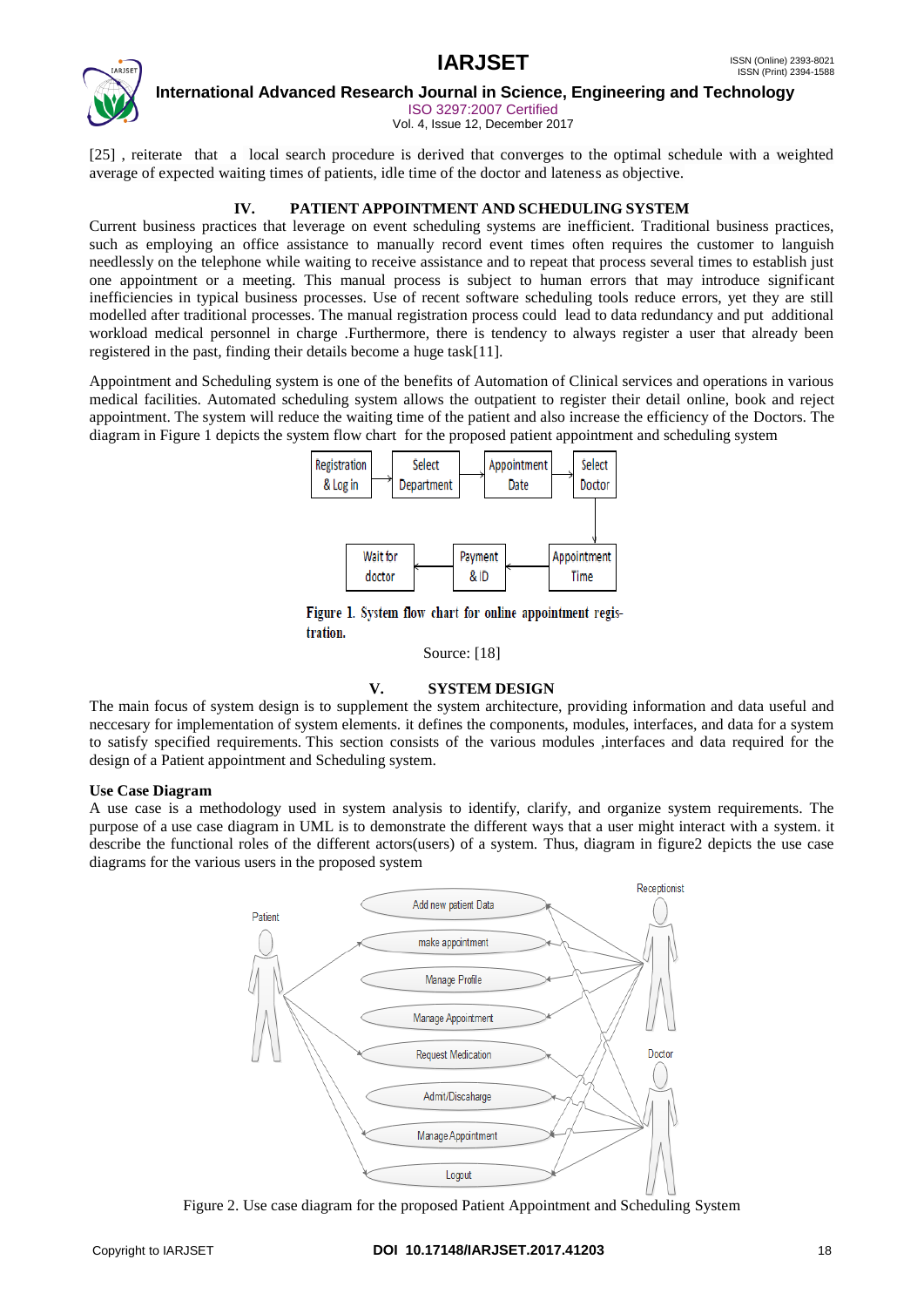

#### **International Advanced Research Journal in Science, Engineering and Technology** ISO 3297:2007 Certified

Vol. 4, Issue 12, December 2017



Figure 3. Use case diagram for Patient



Figure 4. Use case diagram for Doctor



Figure 5 . Use case diagram for Receptionist

#### **Database design**

Database is the platform used to store data in most information systems which stores the data. It is regarded as the "heart" of most systems. Database design follows a sequential order. These include the inflow schema, Entity Relationship diagram and Relational data model.



Figure 6. Entity Relationship Diagram for the proposed system

The database was designed using SQLITE and MYSQL due to the level of functionalities both database can offer. SQLITE offers a higher level of control over the operations of stored data and structural communication between the backend languages. It also offers expansive control using JSON and PYHON.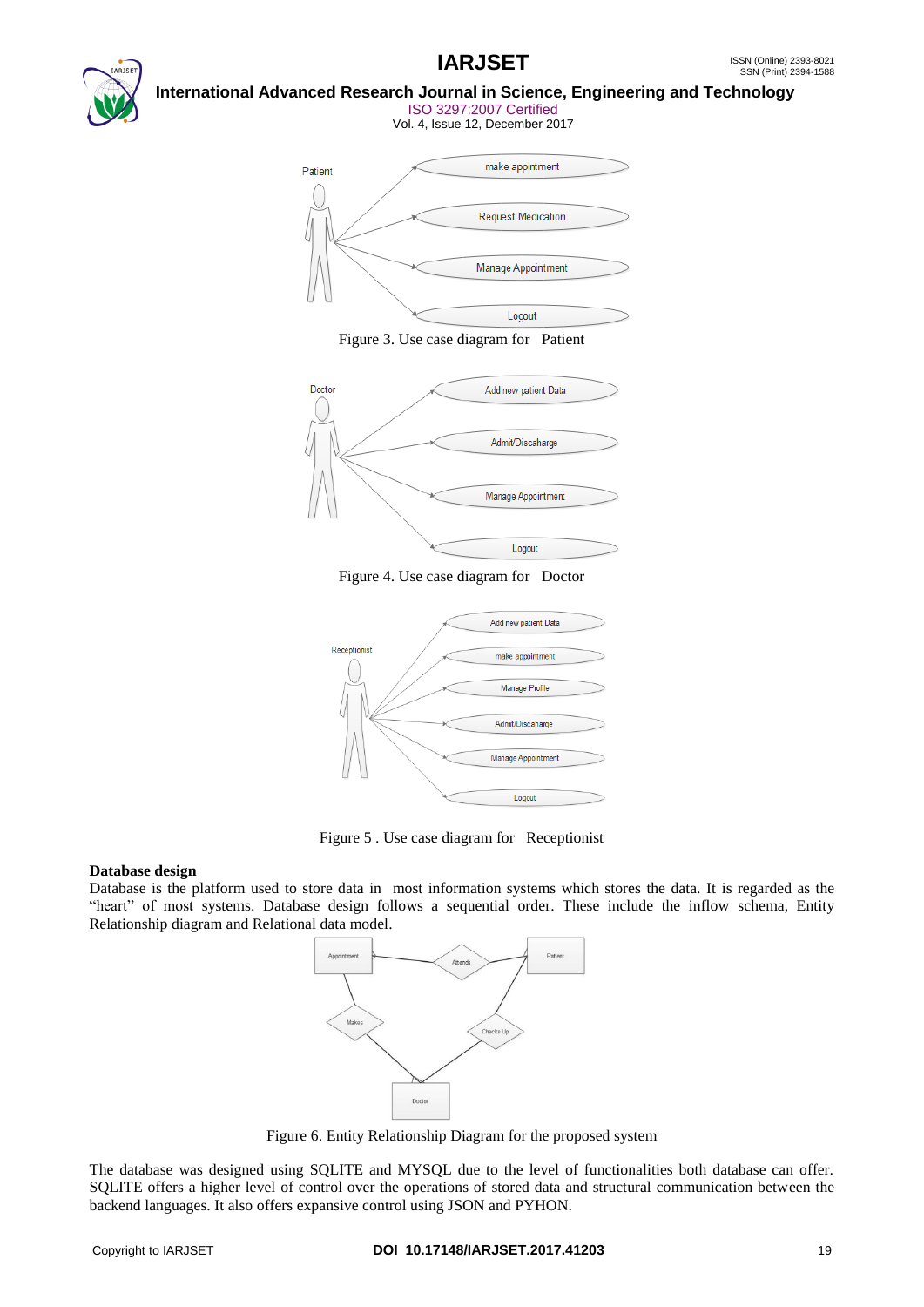# **IARJSET** ISSN (Online) 2393-8021



 **International Advanced Research Journal in Science, Engineering and Technology**

ISO 3297:2007 Certified

Vol. 4, Issue 12, December 2017

#### **Relational Data Model**

| Table 1. Doctor table |                 |                         |  |  |  |  |  |  |  |  |
|-----------------------|-----------------|-------------------------|--|--|--|--|--|--|--|--|
| <b>NAME</b>           | <b>DATATYPE</b> | <b>OTHER ATTRIBUTES</b> |  |  |  |  |  |  |  |  |
| doctor id             | <b>INTEGER</b>  | Pry key Not Null        |  |  |  |  |  |  |  |  |
| doctor name           | VARCHAR(100)    | Not Null                |  |  |  |  |  |  |  |  |

|                             | Table 2. Appointment table |                  |
|-----------------------------|----------------------------|------------------|
| <b>NAME</b>                 | <b>DATATYPE</b>            | OTHER ATTRIBUTES |
| appointment id              | <b>INTEGER</b>             | Pry Key Not Null |
| appointment_start           | <b>DATETIME</b>            | Not Null         |
| appointment_end             | <b>DATETIME</b>            | Not Null         |
| appointment_patient_name    | VARCHAR(100)               | Null             |
| appointment_status          | VARCHAR(100)               | Not Null         |
| appointment patient session | VARCHAR(100)               | Null             |
| doctor id                   | <b>INTEGER</b>             | Not Null         |

#### **VI. SYSTEM IMPLEMENTATION**

#### **Software Implementation**

The proposed software system consists of two major components-Front end and Backend.

#### **Front end (Client Side)**

AngularJS is used to design the front end or interface of the system. AngularJS is an open source JavaScript framework maintained by Google and community which can help developers to create single page applications. AngularJS which are built on top of the JavaScript are making the life of developers very easy. application is to make your web application modular and easy to maintain. Its purpose is to help developing the web applications with model-view controller (MVC) capability in an effort to make development, maintaining and testing easier.



#### **Back end (Server Side)**

The backend describe the data access layer ,server and other computational logic of the system.The backend of the proposed system was designed with AJAX and PHP for scripiting.MYSQL AND SQLITE are used for developing system's Database .Apache server software was used for the server side. The Sign up form in Figure 8 was designed using Bootstrap Modal function with proper form controlling using JavaScript to ensure user details are captured correctly. It also provides notification if the user details had been registered before so as to prevent conflicting credentials on the database.



Figure 8. Registration Form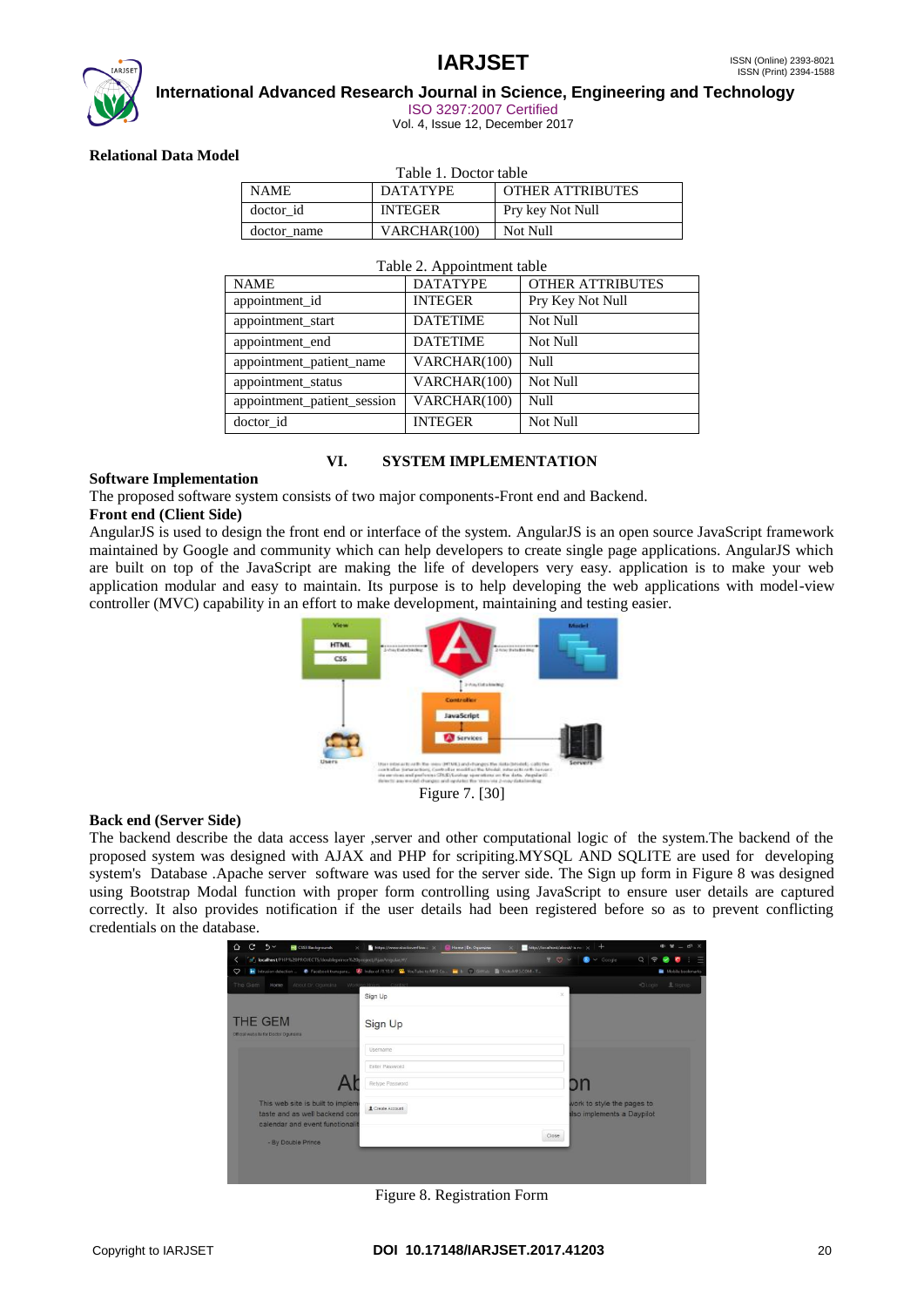

#### **International Advanced Research Journal in Science, Engineering and Technology** ISO 3297:2007 Certified

Vol. 4, Issue 12, December 2017

| C<br>$5 -$<br>⇧<br><b>M</b> CSS3 Backgrounds<br>$\times$                                                                                      | https://www.stackoverflow.c X<br>Home   Dr. Oqunsina | http://localhost/about/ is no! X | $^{+}$                             | $\begin{array}{c} \bullet\ \text{if}\ \text{--}\ \text{if}\ \text{--}\ \end{array}$ |
|-----------------------------------------------------------------------------------------------------------------------------------------------|------------------------------------------------------|----------------------------------|------------------------------------|-------------------------------------------------------------------------------------|
| S. localhost/PHP%20PROJECTS/doubleprince%20project/AjaxAngular/#/<br>K.                                                                       |                                                      | $90 -$                           | $\bigcirc$ $\vee$ Google<br>Q<br>6 |                                                                                     |
| n Intrusion detection <b>D</b> Facebook transpare <b>B</b> Index of /0.10.6/ 18 YouTube to MP3 Co in b GitHub III VidtoMP3.COM - T<br>$\circ$ |                                                      |                                  |                                    | Mobile bookmark                                                                     |
| The Gem<br>About Dr. Ogunsina<br>Home                                                                                                         | Working Hours Cor                                    |                                  |                                    | DLogin LSignup                                                                      |
|                                                                                                                                               | <b>Login Details</b>                                 | $\boldsymbol{\times}$            |                                    |                                                                                     |
| <b>THE GEM</b><br>Official website for Doctor Ogunsina                                                                                        | Log In<br>admin<br>11111<br>• Sign In                |                                  | חס                                 |                                                                                     |
| This web site is built to implem                                                                                                              |                                                      |                                  | work to style the pages to         |                                                                                     |
| taste and as well backend cont                                                                                                                |                                                      |                                  | Iso implements a Daypilot          |                                                                                     |
| calendar and event functionalit                                                                                                               |                                                      | Close                            |                                    |                                                                                     |
| - By Double Prince                                                                                                                            |                                                      |                                  |                                    |                                                                                     |
|                                                                                                                                               |                                                      |                                  |                                    |                                                                                     |

Figure 9. Login Form

The module above is the login form. The form is designed using Bootstrap Modal function which provides a seemly smooth and easy to use pop up display. It provides both the doctors and patients with a single interface for logging in to the system.

| ⇧       | C | $\gamma \vee$ |                                       | <b>BG</b> CSS3 Backgrounds |                                                                                                                      | $\times$       |                          | https://www.stackoverflow.com                     |                |                |                | <b>D</b> Home   Dr. Ogunsina |     |             |           | http://localhost/about/ is no: X |                |                |                 |    | $^{+}$                |             |                   |                         |                                | ÷ |      |
|---------|---|---------------|---------------------------------------|----------------------------|----------------------------------------------------------------------------------------------------------------------|----------------|--------------------------|---------------------------------------------------|----------------|----------------|----------------|------------------------------|-----|-------------|-----------|----------------------------------|----------------|----------------|-----------------|----|-----------------------|-------------|-------------------|-------------------------|--------------------------------|---|------|
|         |   |               |                                       |                            | 3. localhost/PHP%20PROJECTS/doubleprince%20project/AjaxAngular/dashboard.php#/editworkhours                          |                |                          |                                                   |                |                |                |                              |     |             |           |                                  |                |                | $\circ$ $\circ$ |    | $\bullet \vee$ Geogle |             | $\Omega$          | $\widehat{\phantom{a}}$ | $\tilde{\phantom{a}}$          |   |      |
| $\circ$ |   |               |                                       |                            | In Intrusion detection  . Facebook transpare 3 Index of /0.10.6/ 18 YouTube to MP3 Co . 5 GitHub 3 VidtoMP3.COM - T. |                |                          |                                                   |                |                |                |                              |     |             |           |                                  |                |                |                 |    |                       |             |                   |                         | Mobile bookmarks               |   |      |
|         |   |               |                                       |                            |                                                                                                                      |                |                          |                                                   |                |                |                |                              |     |             |           |                                  |                |                |                 |    |                       |             |                   |                         |                                |   |      |
|         |   |               |                                       |                            |                                                                                                                      |                |                          |                                                   |                |                |                |                              |     |             |           |                                  |                |                |                 |    |                       |             |                   |                         |                                |   |      |
|         |   |               |                                       |                            |                                                                                                                      |                |                          |                                                   |                |                |                |                              |     |             |           |                                  |                |                |                 |    |                       |             |                   |                         |                                |   |      |
|         |   |               |                                       |                            |                                                                                                                      |                |                          |                                                   |                |                |                |                              |     |             |           |                                  |                |                |                 |    |                       |             |                   |                         |                                |   |      |
|         |   |               |                                       |                            | <b>Edit Working Hours</b>                                                                                            |                |                          |                                                   |                |                |                |                              |     |             |           |                                  |                |                |                 |    |                       |             |                   |                         |                                |   |      |
|         |   |               |                                       |                            |                                                                                                                      |                |                          |                                                   |                |                |                |                              |     |             |           |                                  |                |                |                 |    |                       |             |                   |                         |                                |   |      |
|         |   |               |                                       |                            | Slots:                                                                                                               |                |                          | Clear Deletes all free slots this month           |                |                |                |                              |     |             |           |                                  |                |                |                 |    |                       |             |                   |                         |                                |   |      |
|         |   | $<$           | August 2017 ><br>Su Mo Tu We Th Fr Sa |                            |                                                                                                                      |                |                          | Scale: ® Hours ® Shifts M Hide non-business hours |                |                |                |                              |     |             |           |                                  |                |                |                 |    |                       |             |                   |                         |                                |   |      |
|         |   |               | $30$ 31 1 2 3 4 5                     |                            | DEMO                                                                                                                 |                |                          |                                                   |                |                |                |                              |     | August 2017 |           |                                  |                |                |                 |    |                       |             |                   |                         |                                |   |      |
|         |   |               | 6 7 8 9 10 11 12                      |                            |                                                                                                                      |                |                          | Monday 7                                          |                |                |                |                              |     |             | Tuesday 8 |                                  |                |                |                 |    |                       | Wednesday 9 |                   |                         |                                |   |      |
|         |   |               | 13 14 15 16 17 18 19                  |                            |                                                                                                                      |                | 9a   10a   11a           | 12p<br>2 <sub>D</sub>                             | 3 <sub>D</sub> | 4 <sub>D</sub> | 5 <sub>0</sub> | 9a                           | 10a | $11a$ $12p$ |           | 2p                               | 3 <sub>D</sub> | 4 <sub>D</sub> | 5 <sub>D</sub>  | 9a |                       |             | 10a 11a 12p 2p 3p |                         |                                |   |      |
|         |   |               | 20 21 22 23 24 25 26                  |                            | Doctor Adesina                                                                                                       |                | Shifts created           |                                                   |                |                |                |                              |     |             |           |                                  |                |                |                 |    |                       |             |                   |                         |                                |   |      |
|         |   |               | 27 28 29 30 31                        |                            | Doctor Ogunsina                                                                                                      |                |                          |                                                   |                |                |                |                              |     |             |           |                                  |                |                |                 |    |                       |             |                   |                         |                                |   |      |
|         |   |               | September 2017                        |                            |                                                                                                                      | $\overline{4}$ |                          |                                                   |                |                |                |                              |     |             |           |                                  |                |                |                 |    |                       |             |                   |                         |                                |   |      |
|         |   |               | Su Mo Tu We Th Fr Sa                  |                            |                                                                                                                      |                |                          |                                                   |                |                |                |                              |     |             |           |                                  |                |                |                 |    |                       |             |                   |                         |                                |   |      |
|         |   |               | 3 4 5 6 7 8 9                         | 1 <sup>2</sup>             |                                                                                                                      |                |                          |                                                   |                |                |                |                              |     |             |           |                                  |                |                |                 |    |                       |             |                   |                         |                                |   |      |
|         |   |               | 10 11 12 13 14 15 16                  |                            |                                                                                                                      |                |                          |                                                   |                |                |                |                              |     |             |           |                                  |                |                |                 |    |                       |             |                   |                         |                                |   |      |
|         |   |               | 17 18 19 20 21 22 23                  |                            |                                                                                                                      |                |                          |                                                   |                |                |                |                              |     |             |           |                                  |                |                |                 |    |                       |             |                   |                         |                                |   |      |
|         |   |               | 24 25 26 27 28 29 30                  |                            |                                                                                                                      |                |                          |                                                   |                |                |                |                              |     |             |           |                                  |                |                |                 |    |                       |             |                   |                         |                                |   |      |
|         |   |               |                                       |                            |                                                                                                                      |                |                          |                                                   |                |                |                |                              |     |             |           |                                  |                |                |                 |    |                       |             |                   |                         |                                |   |      |
|         |   |               | October 2017<br>Su Mo Tu We Th Fr Sa  |                            |                                                                                                                      |                |                          |                                                   |                |                |                |                              |     |             |           |                                  |                |                |                 |    |                       |             |                   |                         |                                |   |      |
|         |   |               | 1 2 3 4 5 6 7                         |                            |                                                                                                                      |                |                          |                                                   |                |                |                |                              |     |             |           |                                  |                |                |                 |    |                       |             |                   |                         |                                |   |      |
|         |   |               | 8 9 10 11 12 13 14                    |                            |                                                                                                                      |                |                          |                                                   |                |                |                |                              |     |             |           |                                  |                |                |                 |    |                       |             |                   |                         |                                |   |      |
|         |   |               | 15 16 17 18 19 20 21                  |                            |                                                                                                                      |                |                          |                                                   |                |                |                |                              |     |             |           |                                  |                |                |                 |    |                       |             |                   |                         |                                |   |      |
|         |   |               |                                       |                            |                                                                                                                      |                | $\overline{\phantom{a}}$ | $\cdots$ $\cdots$                                 |                |                | $\sim$         |                              |     |             |           |                                  | .              |                |                 |    |                       |             | O.                | 县                       | $\Box u \quad \  \  \, \Theta$ |   | 100% |

Figure 10. View Appointment Module

The Module in figure 10 above, enables the general public to view medical appointment dates that are free and those that are booked. This page enables the public to view the calendar as scheduled by the system administrator based on the weekly activities of the doctor.

| The Gem                                                                                                                        | Home About Book Appointment Contact                                           |                                     |                                                               |          |           | Message (6) | 图 上Hitest - |  |
|--------------------------------------------------------------------------------------------------------------------------------|-------------------------------------------------------------------------------|-------------------------------------|---------------------------------------------------------------|----------|-----------|-------------|-------------|--|
| THE GEM<br>Official website for Doctor Ogunsina                                                                                |                                                                               |                                     |                                                               |          |           |             |             |  |
| $\leftarrow$ August 2017 ><br>Su Mo Tu We Thi Fri Sall<br>30 31 1 2 3 4 5                                                      | <b>Book Appointment</b><br>Available time slots:<br>8/6/2017<br>loewol<br>OAN | 8/7/2017                            | Request an Appointment<br>Start<br>07/Aug/17 12:00 PM         | /10/2017 | 8/11/2017 | 8/12/2017   |             |  |
| 6 7 8 9 10 11 12<br>13 14 15 16 17 18 19<br>20 21 22 23 24 25 26<br>27 28 29 30 31<br>September 2017<br>Su Mo Tu We Thi Fri Sa | 10 <sup>20</sup><br>11門<br>12 <sup>7</sup>                                    | Available<br>Available<br>Available | End<br>07/Aug/17 1:00 PM<br>Your Name:<br>lest<br>Save Cancel |          |           |             |             |  |
| 1 <sup>2</sup><br>3 4 5 6 7 8 9<br>10 11 12 13 14 15 16<br>17 18 19 20 21 22 23<br>24 25 26 27 28 29 30                        | 1 <sup>7</sup><br>2 <sup>2</sup><br>3 <sup>th</sup>                           | Available<br>Available              |                                                               |          |           |             |             |  |
| October 2017<br>Su Mo Tu We Thi Fri Sa<br>1 2 3 4 5 6 7                                                                        | 4 <sup>78</sup><br>CIN                                                        | Available<br>Available              |                                                               |          |           |             |             |  |

Figure 11. Book appointment page

The patient Book appointment Menu page depicted in figure 11 is to allow the patient to book medical appointments based on the calendar(available) slots made available by the doctor or scheduler.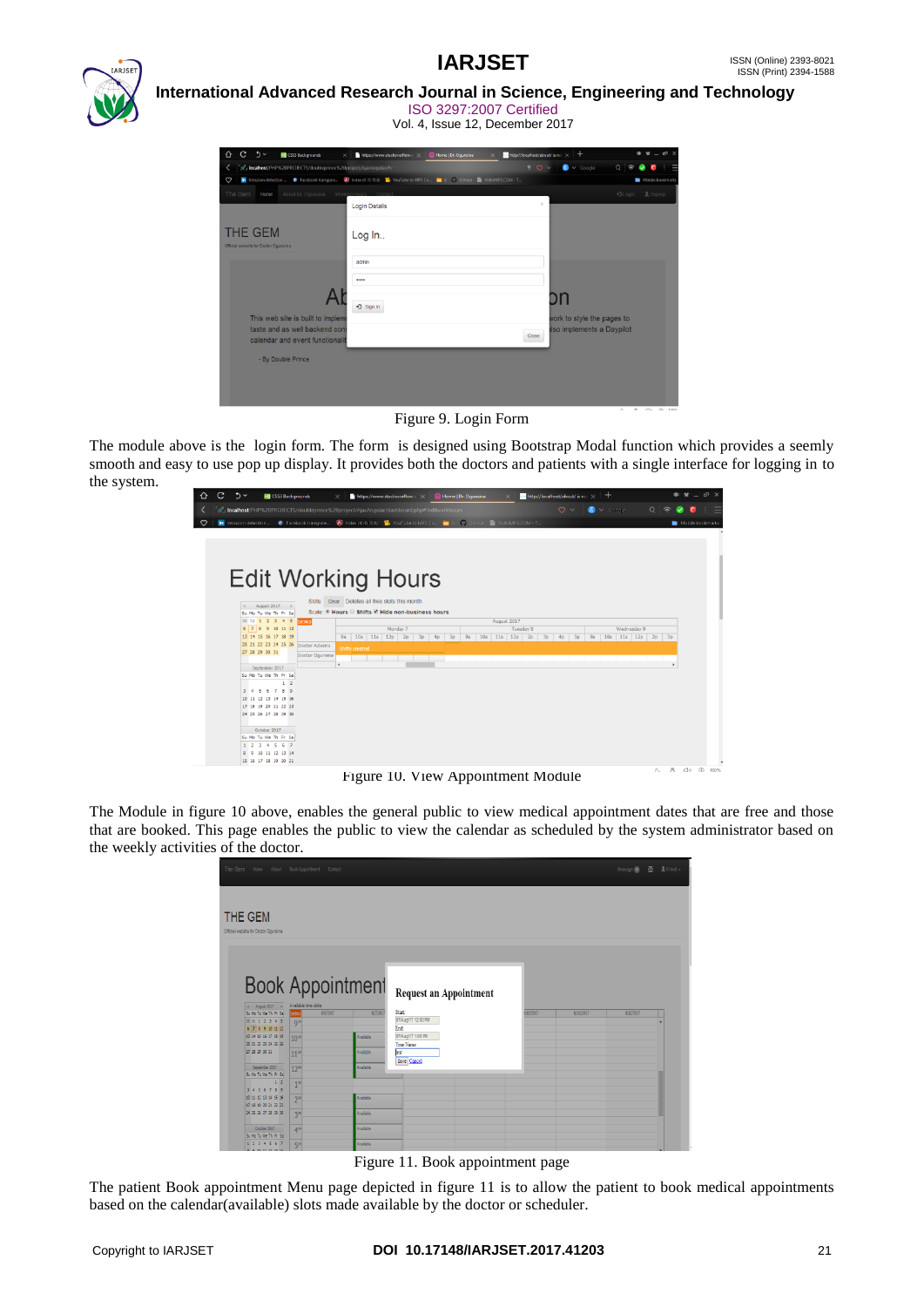

 **International Advanced Research Journal in Science, Engineering and Technology** ISO 3297:2007 Certified

Vol. 4, Issue 12, December 2017

| ⇧       | C.<br>$\gamma$                                                                                                                                                                                                                                                                                                                                                                                                                                                                                     | <b>B</b> CSS3 Backgrounds<br>$\times$                                                                                                                                                                                              |                                                                                                 |                                                                                                      | https://www.stackoverflow.com/ 200 Home   Dr. Ogunsina | $\times$ | <b>http://localhost/about/</b> is no: $\times$   + |                         |                                                 |                  | $ \sigma$ $\times$ |
|---------|----------------------------------------------------------------------------------------------------------------------------------------------------------------------------------------------------------------------------------------------------------------------------------------------------------------------------------------------------------------------------------------------------------------------------------------------------------------------------------------------------|------------------------------------------------------------------------------------------------------------------------------------------------------------------------------------------------------------------------------------|-------------------------------------------------------------------------------------------------|------------------------------------------------------------------------------------------------------|--------------------------------------------------------|----------|----------------------------------------------------|-------------------------|-------------------------------------------------|------------------|--------------------|
|         |                                                                                                                                                                                                                                                                                                                                                                                                                                                                                                    | st_ localhost/PHP%20PROJECTS/doubleprince%20project/AjaxAngular/dashboard.php#/confirmant                                                                                                                                          |                                                                                                 |                                                                                                      |                                                        |          | $\circ \sim$                                       | $\bullet$ $\sim$ Google | $Q \mid \widehat{\sigma} \mid \widehat{\sigma}$ | $\mathbf{C}$     | $\pm$ =            |
| $\circ$ |                                                                                                                                                                                                                                                                                                                                                                                                                                                                                                    | In Intrusion detection  . Facebook transpare 2 Index of /0.10.6/ 2 vouTube to MP3 Co . b GitHub III VidtoMP3.COM - T                                                                                                               |                                                                                                 |                                                                                                      |                                                        |          |                                                    |                         |                                                 | Mobile bookmarks |                    |
|         | $\leq$ August 2017 $\rightarrow$<br>Su Mo Tu We Thi Fri Sa<br>30 31 1 2 3 4 5<br>6 7 8 9 10 11 12<br>13 14 15 16 17 18 19<br>20 21 22 23 24 25 26<br>27 28 29 30 31<br>Sentamber 2017<br>Su Mo Tu We Thi Fri Sa<br>1 <sup>2</sup><br>3 4 5 6 7 8 9<br>10 11 12 13 14 15 16<br>17 18 19 20 21 22 23<br>24 25 26 27 28 29 30<br>October 2017<br>Su Mo Tu We Thi Fri Sa<br>1 2 3 4 5 6 7<br>8 9 10 11 12 13 14<br>15 16 17 18 19 20 21<br>22 23 24 25 26 27 28<br>29 20 21 1 2 3 4<br>S 6 7 8 9 10 11 | Confirm Appointm Edit Appointment Slot<br>Dector Ogunsina *<br>8/6/2017<br><b>DEMO</b><br>9 <sup>131</sup><br>10 <sup>uv</sup><br>114<br>12 <sup>m</sup><br>2 <sup>m</sup><br>3 <sup>m</sup><br>4 <sup>74</sup><br>5 <sup>mt</sup> | 8/7/201<br>Start:<br>Frud:<br>Doctor:<br>Status:<br><b>best</b><br>Name:<br>test<br><b>bash</b> | Delete<br>07/Aug/17 12:00 PM<br>07/Aug/17 1:00 PM<br>Dector Ogunsina *<br>Confirmed *<br>Save Cancel |                                                        |          | V10/2017                                           | 8/11/2017               | 8/12/2017                                       |                  |                    |

The Module above allows the doctor in charge or scheduler to edit appointment slot on the system in case of emergency or critical situation .

|                                              |                       |                                                             | bcalhost/PHP%20PROJECTS/doubleprince%20project/AjaxAnqular/index.php#/workhours                                     |           |          |           |           |           |                     |
|----------------------------------------------|-----------------------|-------------------------------------------------------------|---------------------------------------------------------------------------------------------------------------------|-----------|----------|-----------|-----------|-----------|---------------------|
|                                              |                       |                                                             | The Intrusion detection  C Facebook transpare (C Index of /0.10.6/ 18, YouTube to MP3 Co in b GitHub (MB3.COM - T., |           |          |           |           |           | Mobile bookmark     |
|                                              |                       |                                                             |                                                                                                                     |           |          |           |           |           |                     |
| <b>Working Hours</b>                         |                       |                                                             |                                                                                                                     |           |          |           |           |           |                     |
| $\epsilon$ August 2017 >                     | Available time slots: |                                                             |                                                                                                                     |           |          |           |           |           |                     |
| Su Mo Tu We Thi Fri Sa<br>30 31 1 2 3 4 5    | <b>DEMO</b>           | Registration Required before adding appointment<br>8/6/2017 | 8/7/2017                                                                                                            | 8/8/2017  | 8/9/2017 | 8/10/2017 | 8/11/2017 | 8/12/2017 |                     |
| 6 7 8 9 10 11 12                             | $Q^{4N}$              |                                                             |                                                                                                                     | Available |          |           |           |           |                     |
| 13 14 15 16 17 18 19                         |                       |                                                             |                                                                                                                     |           |          |           |           |           |                     |
| 20 21 22 23 24 25 26                         | 10 <sup>th</sup>      |                                                             | Available                                                                                                           | Available |          |           |           |           |                     |
| 27 28 29 30 31                               |                       |                                                             |                                                                                                                     |           |          |           |           |           |                     |
| September 2017                               | $11^{48}$             |                                                             | Available                                                                                                           | Available |          |           |           |           |                     |
| Su Mo Tu We Thi Fri Sa                       | $12^{m}$              |                                                             | Your appointment, waiting                                                                                           | Available |          |           |           |           |                     |
| 1 <sup>2</sup>                               |                       |                                                             | for confirmation                                                                                                    |           |          |           |           |           |                     |
| 3 4 5 6 7 8 9                                | 1 <sup>m</sup>        |                                                             |                                                                                                                     |           |          |           |           |           |                     |
| 10 11 12 13 14 15 16                         |                       |                                                             | Your appointment,                                                                                                   | Available |          |           |           |           |                     |
| 17 18 19 20 21 22 23<br>24 25 26 27 28 29 30 | $2^m$                 |                                                             | confirmed                                                                                                           |           |          |           |           |           |                     |
|                                              | 3 <sup>m</sup>        |                                                             | Available                                                                                                           | Available |          |           |           |           |                     |
| Ortober 2017                                 |                       |                                                             |                                                                                                                     |           |          |           |           |           |                     |
| Su Mo Tu We Thi Fri Sal                      | $4^{m}$               |                                                             | Available                                                                                                           | Available |          |           |           |           |                     |
| 1 2 3 4 5 6 7<br>8 9 10 11 12 13 14          | 5 <sup>m</sup>        |                                                             | Available                                                                                                           |           |          |           |           |           |                     |
| 15 16 17 18 19 20 21                         |                       |                                                             |                                                                                                                     |           |          |           |           |           | $\scriptstyle\rm w$ |
| 22 23 24 25 26 27 28                         |                       |                                                             |                                                                                                                     |           |          |           |           |           |                     |

Figure 12. Display booked, free and pending appointment dates page

The module above gives patient the opportunity to view the status of the scheduling system .The patient will know the ideal time to request for an appointmnent,when the system is free and when there are pending medical cases

#### **VII. CONCLUSION**

AngularJS is the present-day tool of choice for building Single Page Applications. Single-page web applications (SPA) provide many advantages compared to traditional web applications.AngularJS provides a means of carrying out complex logic on data without the need of the web browser making round-trip to the web server for every request. The appointment-scheduling process, has become a necessary burden in medical offices, healthcare facilities and wellness centers. An automated Appointment and scheduling software have been developed to address some of the challenges faced medial workers. The benefits of implementing this technology would touch everyone involved in the scheduling process, as administrators and staff can conduct their tasks more efficiently and accurately, while customers and clients have the ability to book their appointments and reservations quickly and more conveniently. The proposed system is aimed at simplifying the task of the patient and the doctor. It will reduce long waiting time for patients and eradicate long queue .Patient also have freedom to fix their appointment and also book an appointment according to their preference. The system will deliver timely and convenient access to health services for all patients.

#### **REFERENCES**

- 1. Tiago Salgado de Magalhães Taveira-Gomes,2017,Reinforcement Learning for primary care appointment scheduling ,Faculdade de Engenharia da Universidade do Porto Mestrado de Engenharia da Informação
- 2. T. Cayirli and E. Veral, 2003 "Outpatient scheduling in health care: a review of literature," Prod. Oper. Manag., vol. 12, no. 4, pp. 519–549,
- 3. D. Gupta and B. Denton, 2008"Appointment scheduling in health care: Challenges and opportunities," IIE Trans., vol. 40, no. 9, pp. 800–819 4. Xiaojun Zhang,2012,Developing an online patient Appointment Scheduling system based on web services architecture, Chinese Academy of
- Sciences EET ALAPAMI 2012 Conference Proceedings
- 5. S. Sri Gowthem, & K.P. Kaliyamurthie ,2015 ,Smart Appointment Reservation System, International Journal of Innovative Research in Science, Engineering and Technology, Vol. 4, Issue .
- 6. Xiaojun Zhang , Dr. Ping Yu , Dr. Jun Yan , Hongxiang Hu , and Dr. Niraj Goureia,2012,
- 7. Peng Zhao, Illhoi Yoo, , Jaie Lavoie, Beau James Lavoie, and Eduardo Simoes, 2017, Web-Based Medical Appointment Systems: A Systematic Review Vol 19, No 4 (2017): April
- 8. D van Brenk ,2016,Reducing Waiting Times In The Pre-Anaesthetic Clinic Of Vu University Medical Center, Master Thesis university of Twente